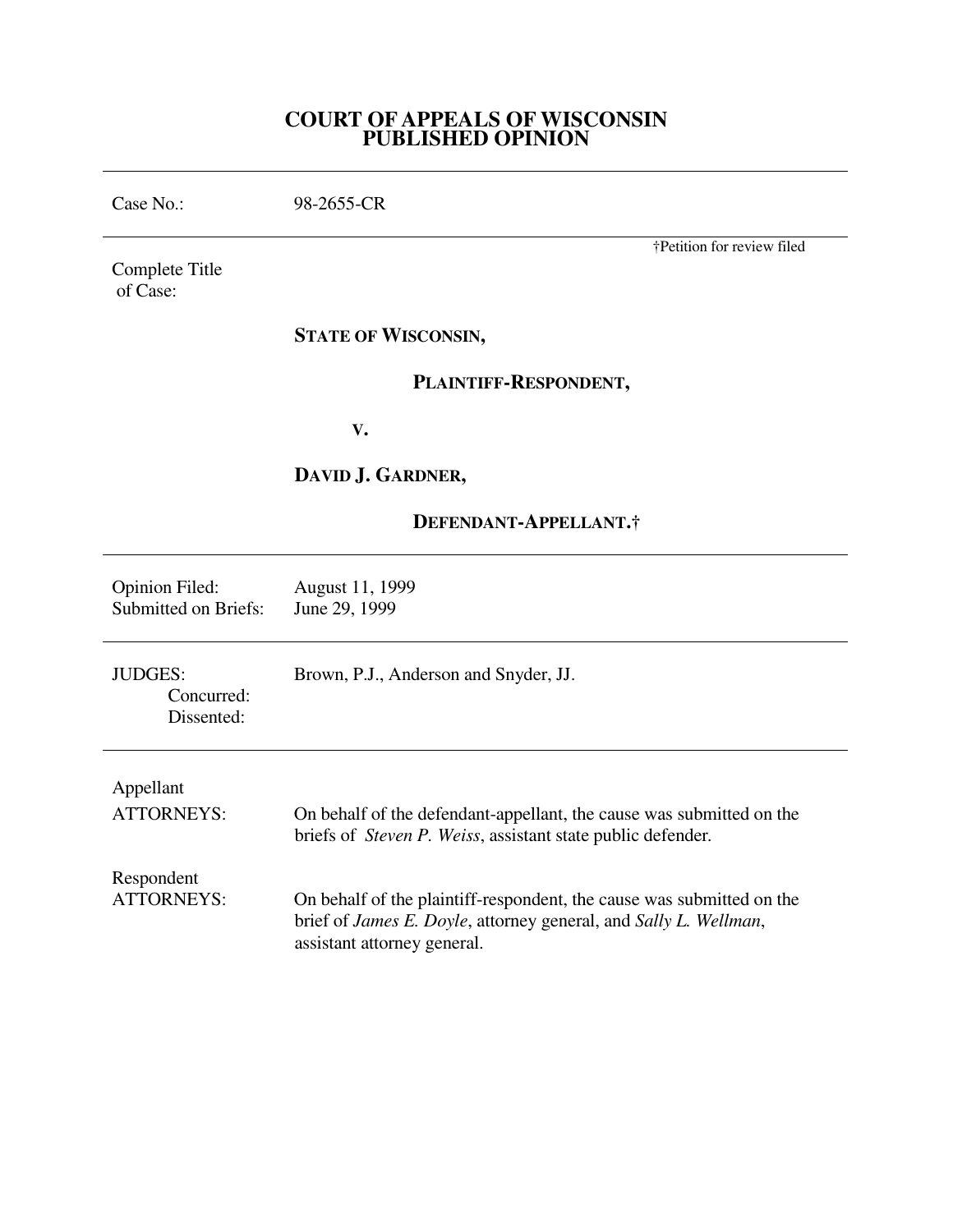# **COURT OF APPEALS DECISION DATED AND FILED NOTICE**

August 11, 1999

**Marilyn L. Graves Clerk, Court of Appeals of Wisconsin** 

 **This opinion is subject to further editing. If published, the official version will appear in the bound volume of the Official Reports.**

 **A party may file with the Supreme Court a petition to review an adverse decision by the Court of Appeals.** *See* **§ 808.10 and RULE 809.62, STATS.** 

**No. 98-2655-CR** 

### **STATE OF WISCONSIN IN COURT OF APPEALS**

**STATE OF WISCONSIN,** 

 **PLAINTIFF-RESPONDENT,** 

 **V.** 

**DAVID J. GARDNER,** 

 **DEFENDANT-APPELLANT.** 

 APPEAL from a judgment and an order of the circuit court for Ozaukee County: THOMAS R. WOLFGRAM, Judge. *Affirmed.*

Before Brown, P.J., Anderson and Snyder, JJ.

 BROWN, P.J. David J. Gardner appeals from his conviction for armed burglary, false imprisonment while armed and second-degree sexual assault, claiming that the trial court erred in not allowing his expert to testify about his prescription medication's effect on his ability to distinguish right from wrong. We agree with Gardner that the involuntary intoxication defense is available when the intoxication was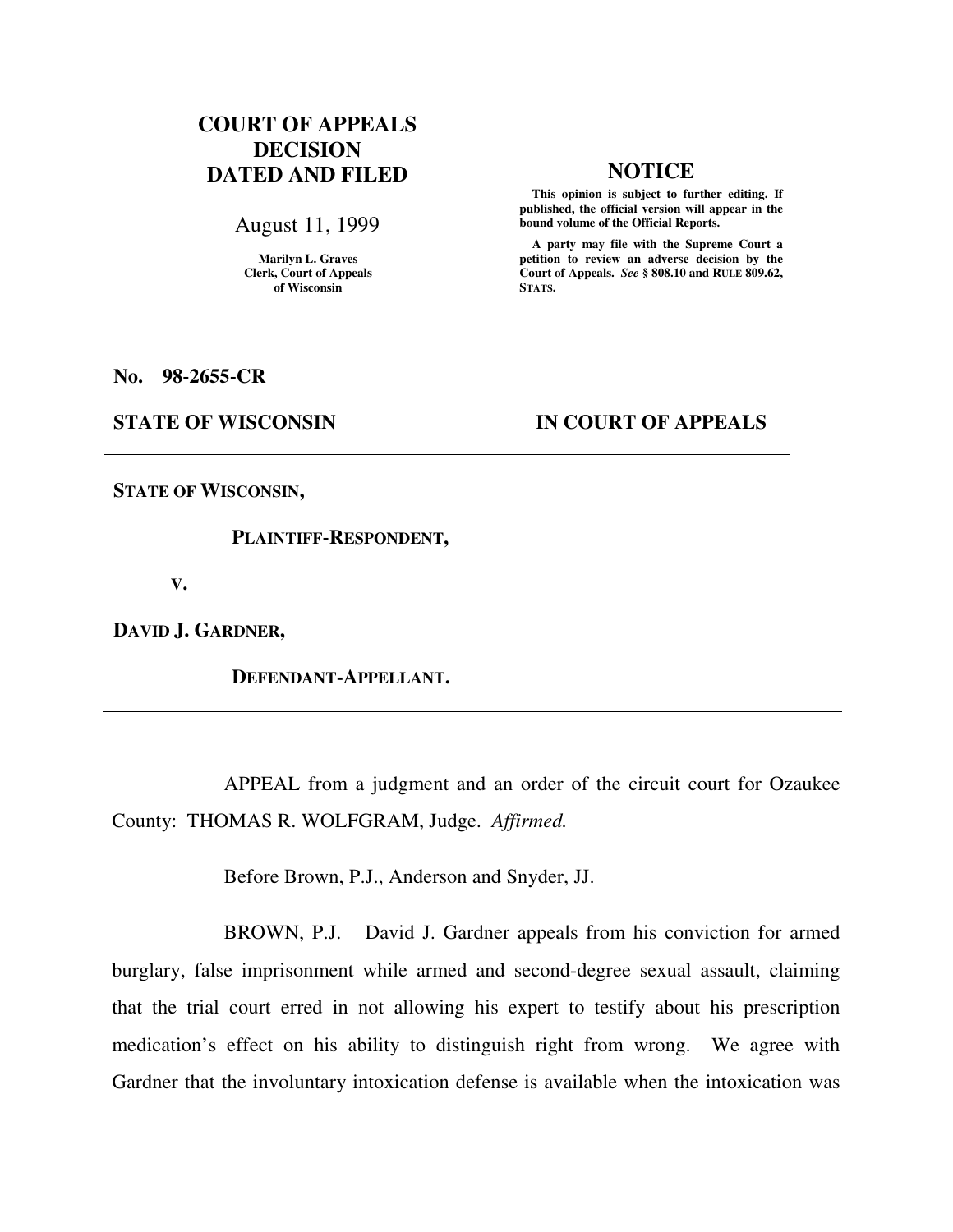due to prescription medication taken as directed. However, our review of Gardner's offer of proof leads us to affirm the trial court's exclusion of the proffered testimony— Gardner's expert failed to assert that whatever intoxication there may have been affected Gardner's ability to tell right from wrong. Gardner also maintains that to sustain a conviction of armed burglary there must be some nexus between the weapon and the burglary other than the mere carrying of the weapon. *State v. Norris*, 214 Wis.2d 25, 28- 29, 571 N.W.2d 857, 858-59 (Ct. App. 1997), renders this argument futile. We affirm.

 The case arises out of an incident between Gardner and his wife. Gardner's wife told him in August 1995 that she no longer wanted to be married to him. As their living situation became more strained, Gardner became depressed. Ultimately, he checked into a hospital for treatment. While there, he began taking the antidepressant paroxetine, commonly known as Paxil. Also while hospitalized, Gardner was served with a temporary restraining order prohibiting him from going to the marital home. Three days after his release, Gardner went to the home and entered the garage, carrying a large knife. He removed his wife's cellular phone from her car, disconnected the car battery and taped a screwdriver in the tracks of the garage door so that it could not open enough for the car to be driven out. Then he waited for his wife. When she opened the door to the garage, Gardner took her upstairs to the bedroom where they had sexual intercourse. After a jury trial, Gardner was convicted of armed burglary, false imprisonment while armed and second-degree sexual assault.

 Gardner challenges his conviction on three fronts. First, he claims expert testimony on the effects of Paxil should not have been excluded. Gardner claims that the testimony, had it been let in, would have formed the basis for a jury instruction on involuntary intoxication, which should have been given. Because the trial court never allowed Gardner's affirmative defense to be presented to the jury via a psychiatrist's testimony and a corresponding jury instruction, Gardner argues, the real controversy was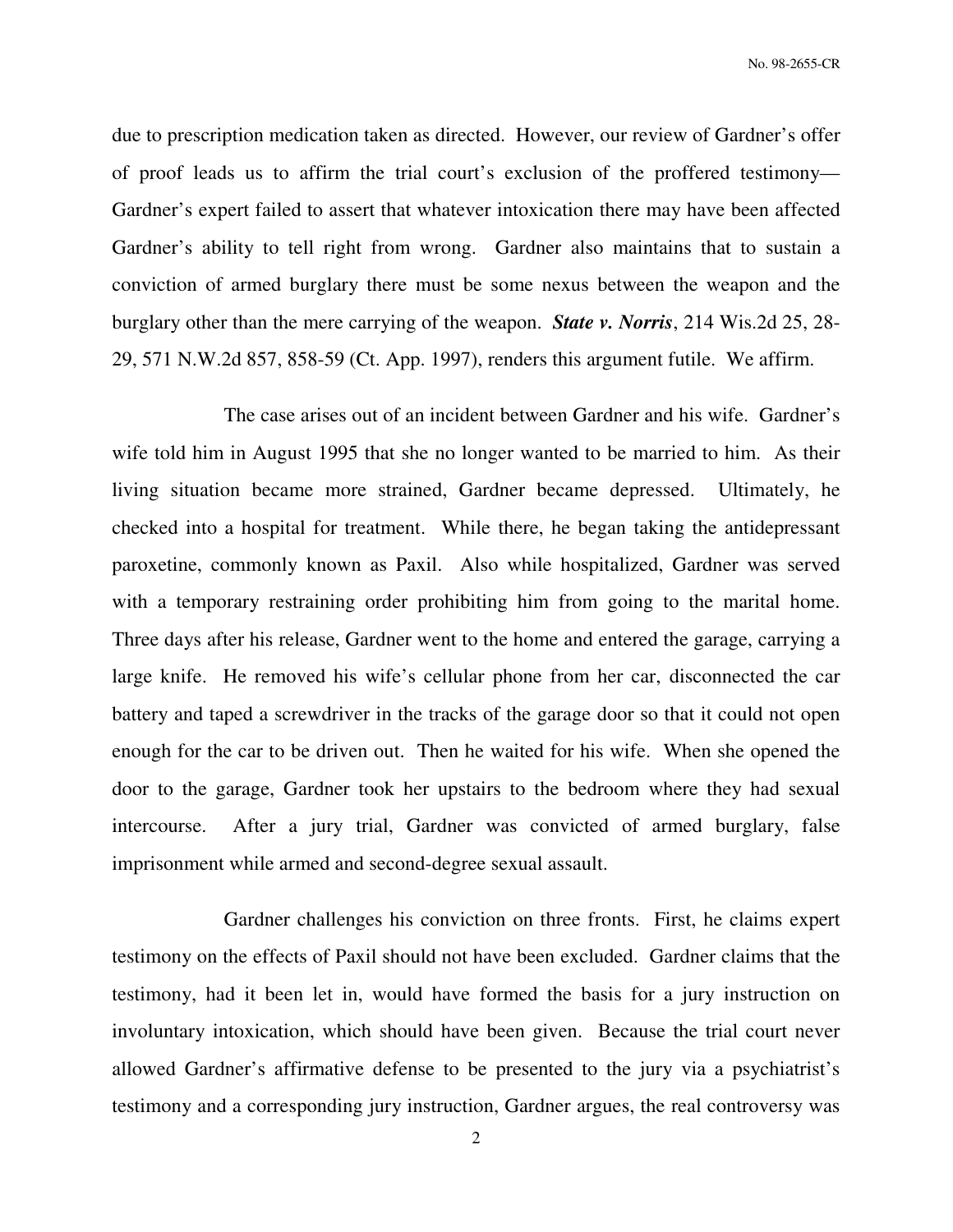not fully tried and we should grant a new trial in the interest of justice. Second, Gardner claims that the trial court should have given a lesser-included instruction on unarmed burglary since "[t]here was grave question as to the connection between the knife and the burglary." According to Gardner, "Due process of law and fundamental fairness demand that there be some nexus between the possession of a weapon and the commission of a burglary before a defendant can be convicted of the crime of armed burglary." Finally, Gardner asserts that his sentence should be substantially reduced. We address his various arguments as they are grouped above.

# *Expert Psychiatric Testimony*

 At trial, Gardner sought to introduce the testimony of Dr. Herzl Spiro, a psychiatrist. The State brought a motion in limine to exclude Spiro's testimony, relying on *Steele v. State*, 97 Wis.2d 72, 294 N.W.2d 2 (1980), for the proposition that psychiatric expert testimony may be excluded if offered to show lack of capacity to form intent. The trial court, after hearing a lengthy offer of proof from Spiro, excluded the testimony for three reasons. First, the court found that there was not an adequate foundation for the testimony. Second, the court interpreted *State v. Flattum*, 122 Wis.2d 282, 361 N.W.2d 705 (1985), as barring any expert testimony on intoxication if coupled with other factors. The court found that Spiro's proffered testimony would have incorporated "other influences … causing this problem." Third, the court found that the issues about which Spiro had offered testimony—consent and intent—would not be clarified for the jury by expert testimony. Rather, the jury could use its everyday experience to come to a conclusion regarding Gardner's intent and his wife's consent, and there was no need for the aid of expert testimony.

We agree with the trial court that Spiro's testimony was properly excluded, but only partially accept its reasoning. The trial court was correct in finding that a proper

3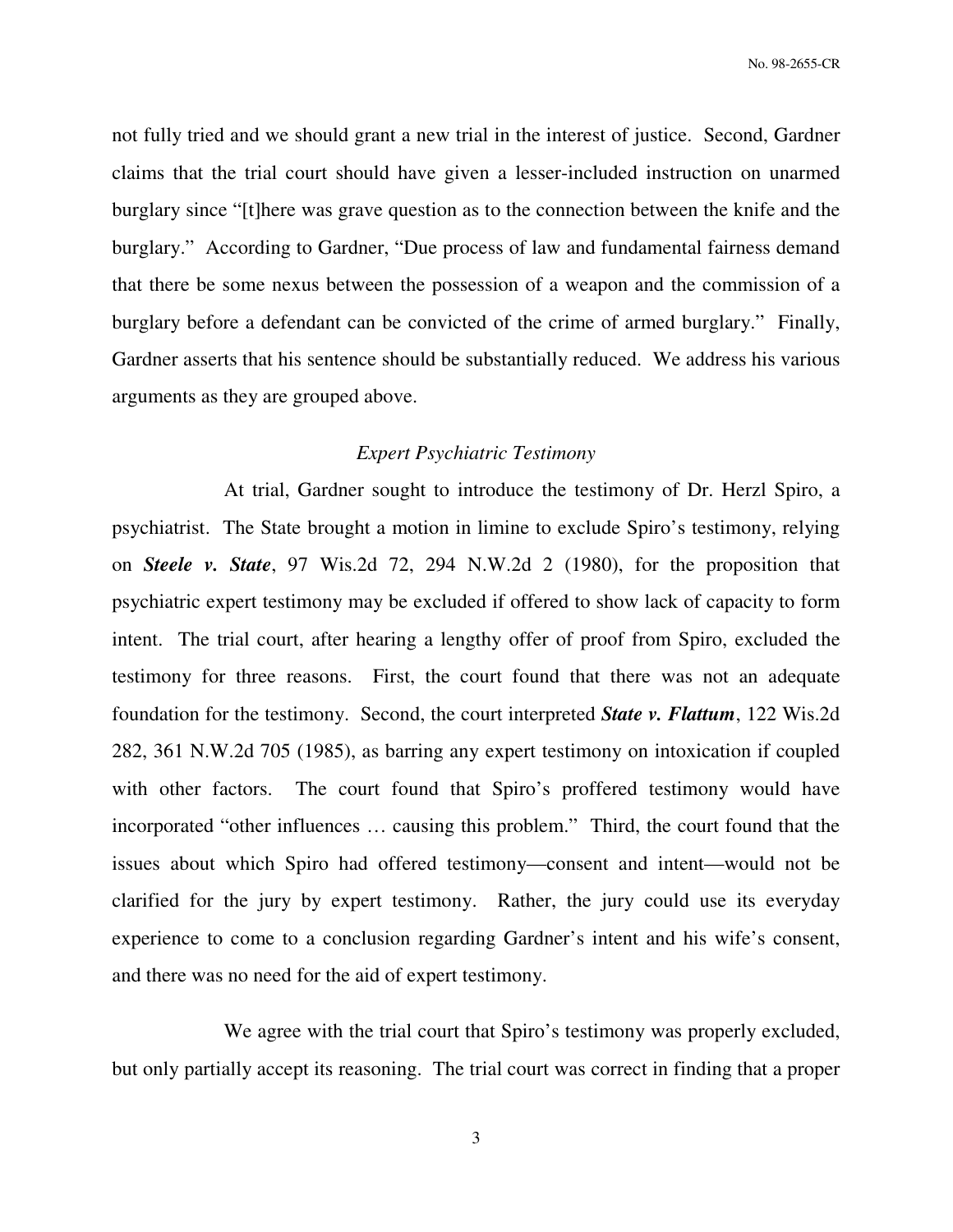foundation for Spiro's testimony had not been laid. However, the trial court's reliance on *Flattum* was misplaced, as explained below.

 Gardner sought to introduce Spiro's testimony in support of his defense of involuntary intoxication. In order to escape criminal responsibility under § 939.42(1), STATS., the defendant must show (1) that the intoxicated condition was involuntarily produced and (2) that the intoxication rendered the defendant incapable of distinguishing right from wrong. *See* § 939.42(1); *Loveday v. State*, 74 Wis.2d 503, 508, 247 N.W.2d 116, 120 (1976). We note that this is not the same test as with voluntary intoxication; there, the intoxication must be such as to render the defendant incapable of forming the specific intent to commit the crime. *See* § 939.42(2), STATS. The involuntary intoxication standard, rather than being congruent with the lack of specific intent standard for voluntary intoxication, is coextensive with the mental responsibility test set forth in § 971.15(1), STATS. *See* WIS J I—CRIMINAL 755, cmt. ("[I]n regard to the effect which involuntary intoxication must produce in order to be considered a defense, the same test applies as in the case of mental disease or deficiency as a defense.") (quoting 1953 Legislative Council Report on the Criminal Code).<sup>1</sup> We acknowledge that the two

 $\overline{a}$ 

(continued)

<sup>1</sup> The Legislative Council Report discussed the revision of Wisconsin's criminal code. *See* Laws of 1953, ch. 623: Laws of 1955, ch. 696. The report was also included as comments in 1953 A.B. 100, A § 1. *See id.* at ii-iv. At the time of the Council's report, Wisconsin used the *M'Naghten* test for criminal insanity; that is, to be excused from responsibility the defendant must not have been able to distinguish right from wrong. *See State v. Esser*, 16 Wis.2d 567, 572, 115 N.W.2d 505, 507-08 (1962) (declining to abandon *M'Naghten*); *see also* 1953 A.B. 100, A § 1 at 32 (proposing to codify *M'Naghten* test in criminal code revision); William A. Platz, *The Criminal Code*, 1956 WIS. L. REV. 350, 367 (noting that the *M'Naghten* test had been included in the 1953 draft of the criminal code revision but omitted in the enactment due to the advisory committee's disagreement about whether to adopt a new standard and its conclusion that the *M'Naghten* test would continue in force absent legislative change).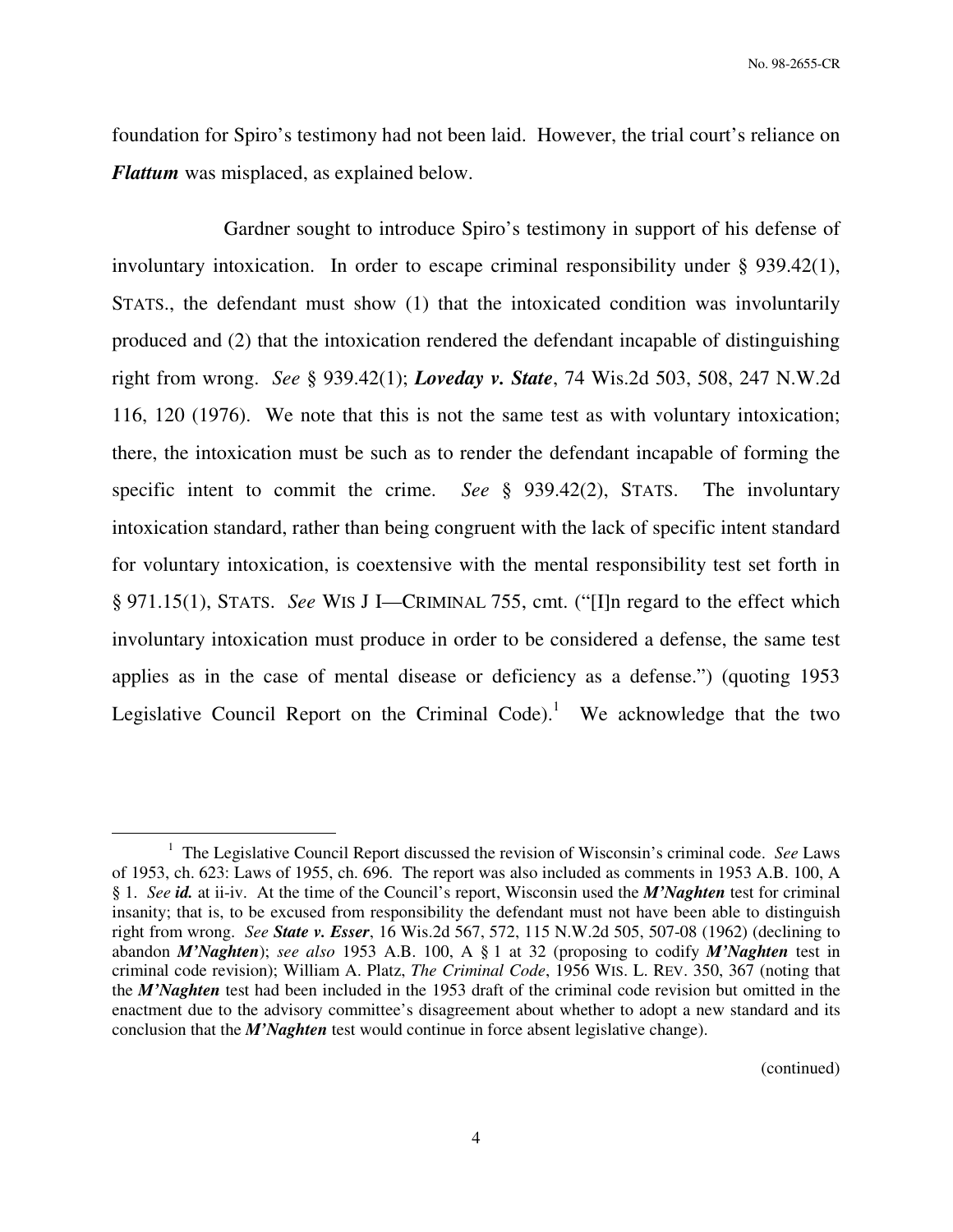standards have been said to overlap considerably in the context of a bifurcated trial, *see Steele*, 97 Wis.2d at 88, 294 N.W.2d at 9, but they are not the same. "[A] finding of legal insanity is not a finding of inability to intend; it is rather a finding that under the applicable standard or test, the defendant is to be excused from criminal responsibility for his [or her] acts." **Haas v. Abrahamson**, 910 F.2d 384, 395 (7<sup>th</sup> Cir. 1990) (quoted source omitted). Because the lack of capacity to form specific intent was not at issue in this case, *Steele* and *Flattum* are inapposite. *See Steele*, 97 Wis.2d at 74, 294 N.W.2d at 2 (excluded expert testimony was on lack of capacity to intend to kill); *Flattum*, 122 Wis.2d at 284, 361 N.W.2d at 707 (excluded expert testimony was on incapability of forming intent to kill).<sup>2</sup> Here, the issue was Gardner's ability to distinguish right from wrong, not his capacity to form intent. Thus, the trial court erred when it applied *Flattum*'s limitations to exclude Spiro's testimony.

 The State argues that Spiro's testimony was properly excluded because the involuntary intoxication defense only applies to prescribed medication when the defendant did not know about the intoxicating effect of the medication. Gardner made no

 $\overline{a}$ 

We acknowledge that Wisconsin has since abandoned *M'Naghten* in favor of the more modern MODEL PENAL CODE §§ 4.01 and 4.03 (1962). *See* Laws of 1969, ch. 255, § 63 (Note following text creating § 971.15, STATS.). The ALI test is broader than *M'Naghten* both because it permits a finding of insanity based upon inability to control one's conduct and because it allows the finding when the person's ability to recognize wrongfulness is substantially lowered rather than totally absent. *See Esser*, 16 Wis.2d at 596, 115 N.W.2d at 520; *see also* Laura Reider, *Toward a New Test for the Insanity Defense: Incorporating the Discoveries of Neuroscience into Moral and Legal Theories*, 46 UCLA L. REV. 289, 310-11 (1998) (reviewing various tests for insanity). However, the Judiciary Committee's comment that the standard is the same as for mental disease, along with the language of the statute itself, confirms our conclusion that the standard for involuntary intoxication is akin to that for mental responsibility under § 971.15.

 $2$  We note that Gardner argued that these cases were inapplicable and the State did not refute this in its brief. We address their applicability because the State relied upon them in its motion in limine and the trial court found *State v. Flattum*, 122 Wis.2d 282, 361 N.W.2d 705 (1985), controlling.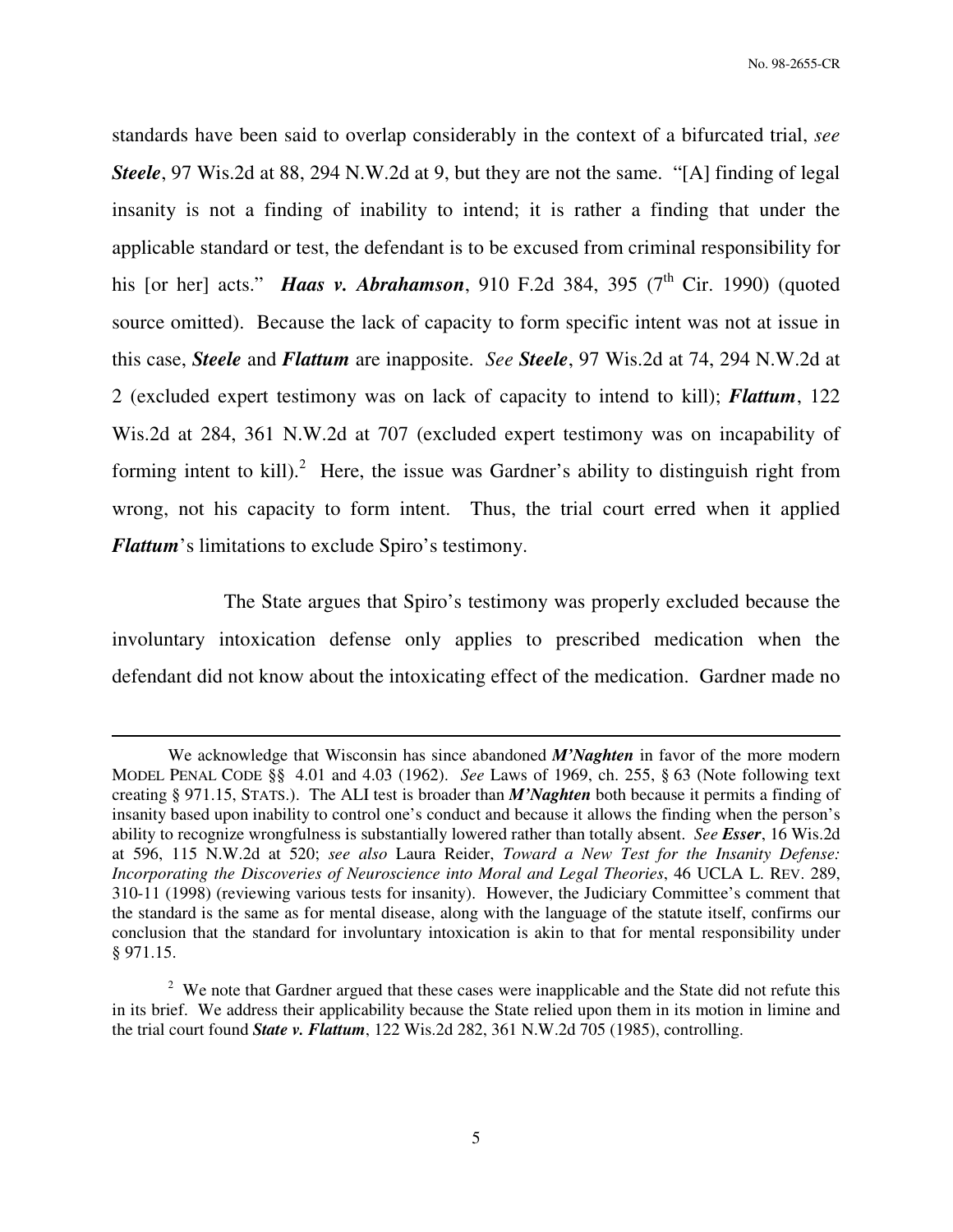such claim of ignorance here. Despite authority to the contrary, we are not persuaded that the defense should be so limited.

 It is clear that the effects of prescription medication can form the basis of an involuntary intoxication defense. When commenting on the criminal code revision, the Legislative Council referred to an annotation discussing when the defense is available. *See* 1953 A.B. 100, A § 1 at 34. The cited annotation begins with the following quote:

> That if a person by the unskilfulness of his physician, or by the contrivance of his enemies, eat or drink such a thing as causeth such a temporary or permanent phrenzy … this puts him into the same condition, in reference to crimes, as any other phrenzy, and equally excuseth him.

Annotation, *When intoxication deemed involuntary so as to constitute a defense to criminal charge*, 30 A.L.R. 761, 761-62 (1924) (quoted source omitted). Modern authorities confirm that the defense is available for intoxication caused by prescription drugs. *See* 1 WAYNE R. LAFAVE & AUSTIN W. SCOTT, JR., SUBSTANTIVE CRIMINAL LAW § 4.10(f), at 560 (1986) ("Yet another instance of involuntary intoxication is when the substance was taken pursuant to medical advice."). Under the Model Penal Code, intoxication is an affirmative defense when it is not self-induced and renders the actor incapable of appreciating the criminality of his or her conduct, or unable to conform his or her conduct to the law. *See* MODEL PENAL CODE § 2.08(4) (1962). An exclusion in the definition of "self-induced" demonstrates that prescription drug effects may count as involuntary intoxication:

> (b) "self-induced intoxication" means intoxication caused by substances which the actor knowingly introduces into his body, the tendency of which to cause intoxication he knows or ought to know, *unless he introduces them pursuant to medical advice* or under such circumstances as would afford a defense to a charge of crime ….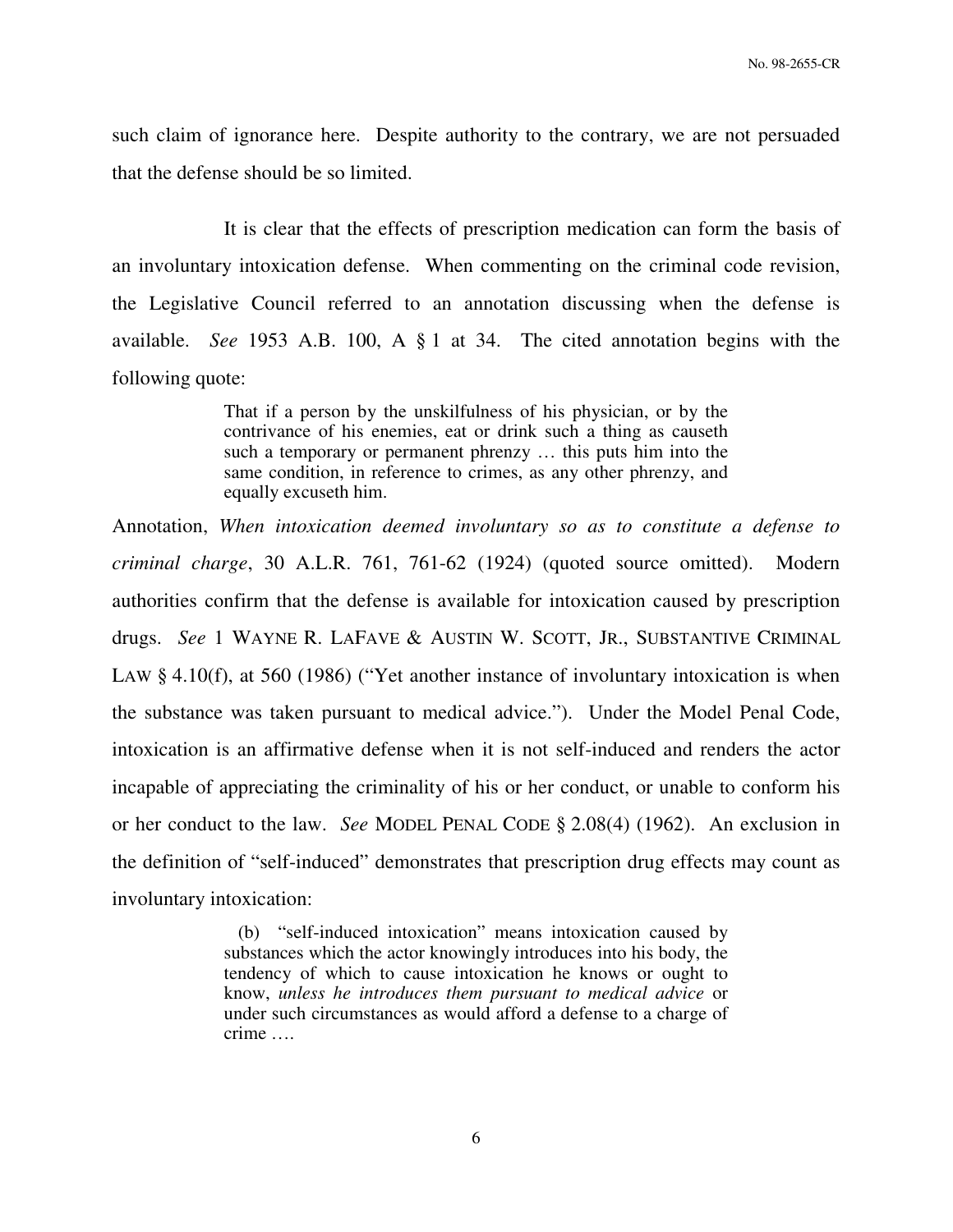*Id.* § 2.08(5)(b) (emphasis added). *See also* Phillip E. Hassman, *When Intoxication Deemed Involuntary so as to Constitute a Defense to Criminal Charge*, 73 A.L.R.3d 195 § 7 (1977) ("Intoxication prescribed or administered by physician").

 The State acknowledges that the effects of prescription medication may constitute involuntary intoxication, but urges us to add the requirement that the defendant must not know of the intoxicating effect. We acknowledge that ample case law supports this position. The rationale is that if the defendant knows of the intoxicating effect prior to taking the medication, then the intoxication is rendered voluntary. *See City of Minneapolis v. Altimus*, 238 N.W.2d 851, 857 (Minn. 1976) (so holding and citing supporting cases). We see no reason to so limit the defense. Even if forewarned of the intoxicating effect of a prescription drug, a person should have recourse to the defense if the drug renders him or her unable to distinguish between right and wrong. When faced with a medical condition requiring drug treatment, the patient hardly has a choice but to follow the doctor's orders. Intoxication resulting from such compliance with a physician's advice should not be deemed voluntary just because the patient is aware of potential adverse side effects. We agree with the Texas courts' formulation of when the defense is available. "The involuntary intoxication defense is limited to (1) the defendant's unawareness of what the intoxicating substance is; (2) force or duress; or (3) medically prescribed drugs *taken according to prescription*." *Shurbet v. State*, 652 S.W.2d 425, 428 (Tex. Ct. App. 1982) (emphasis added). We note that this does not include cases where a patient knowingly takes more than the prescribed dosage, *see Goldsmith v. State*, 252 S.E.2d 657 (Ga. Ct. App. 1979), or mixes a prescription medication with alcohol or other controlled substances, *see State v. Voorhees*, 596 N.W.2d 241 (Minn. 1999). Neither would the defense be available to one who voluntarily undertakes an activity incompatible with the drug's side effects. *See City of Wichita v. Hull*, 724 P.2d 699 (Kan. Ct. App. 1986) (holding that involuntary

7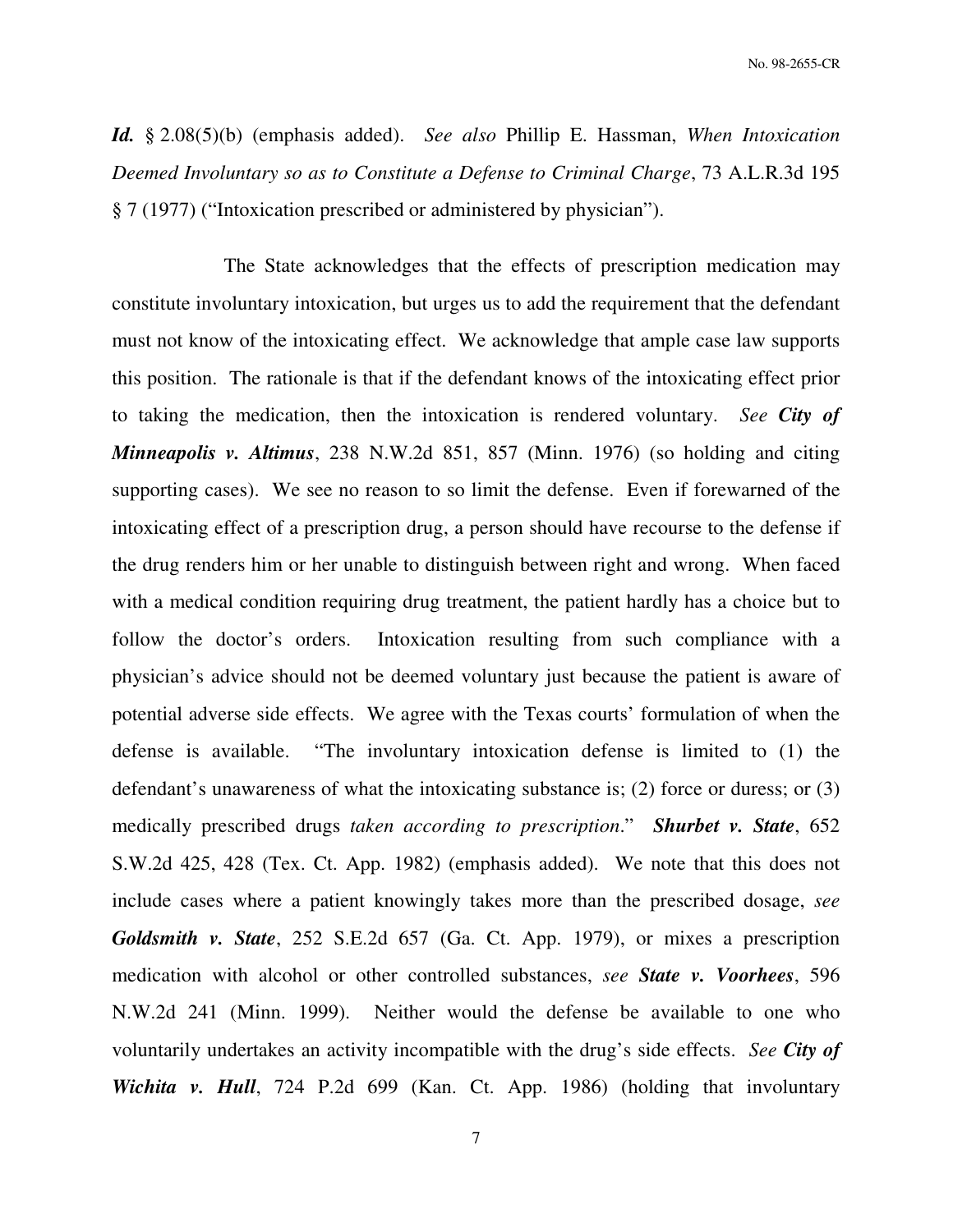intoxication defense was properly denied where defendant drove after taking sleeping pill).

 Despite our decision that the involuntary intoxication defense is available for the effects of medication taken as prescribed, we still conclude that the offer of proof warranted exclusion of the testimony. No evidence was presented concerning the duration of Paxil's effects. There was no testimony as to how much Paxil had been prescribed, save defense counsel's own assertion while questioning Spiro that he thought the dose "went to 20 milligrams the day of [Gardner's] release." Neither was there any evidence as to how much Paxil Gardner was actually taking. And even if there had been, Spiro testified that it was difficult to predict what the effect of a given dosage would be.

> Q: Do you know what, if any, amount of the drug the defendant had in him on October  $2<sup>nd</sup>$ , 1995 in the morning hours?

> A: That's one of the problems with paroxetine, that because the blood level depends on the metabolism of the drug in the liver and the coenzyme A … that particular enzyme varies enormously from person to person. When you give these drugs you never know what the blood level is. And it's one of the reasons there is so much variation in the doses required and so much variation in the response.

In short, Spiro's rambling testimony, replete with theories of what could have happened that day and results of studies concerning married couples' methods of signaling consent to sexual activity, did not even suggest that the amount of Paxil Gardner was taking could have rendered him incapable of distinguishing right from wrong. On the contrary, Spiro testified that "the guy basically thought what he did was wrong. He knows right from wrong." $\frac{3}{2}$  Based on this offer of proof, the trial court properly excluded Spiro's testimony.

 $\overline{a}$ 

(continued)

 $3$  The context of this portion of Spiro's testimony shows that it would not have supported the assertion that Gardner was unable to distinguish right from wrong. In discussing his decision to meet with Gardner, Spiro stated: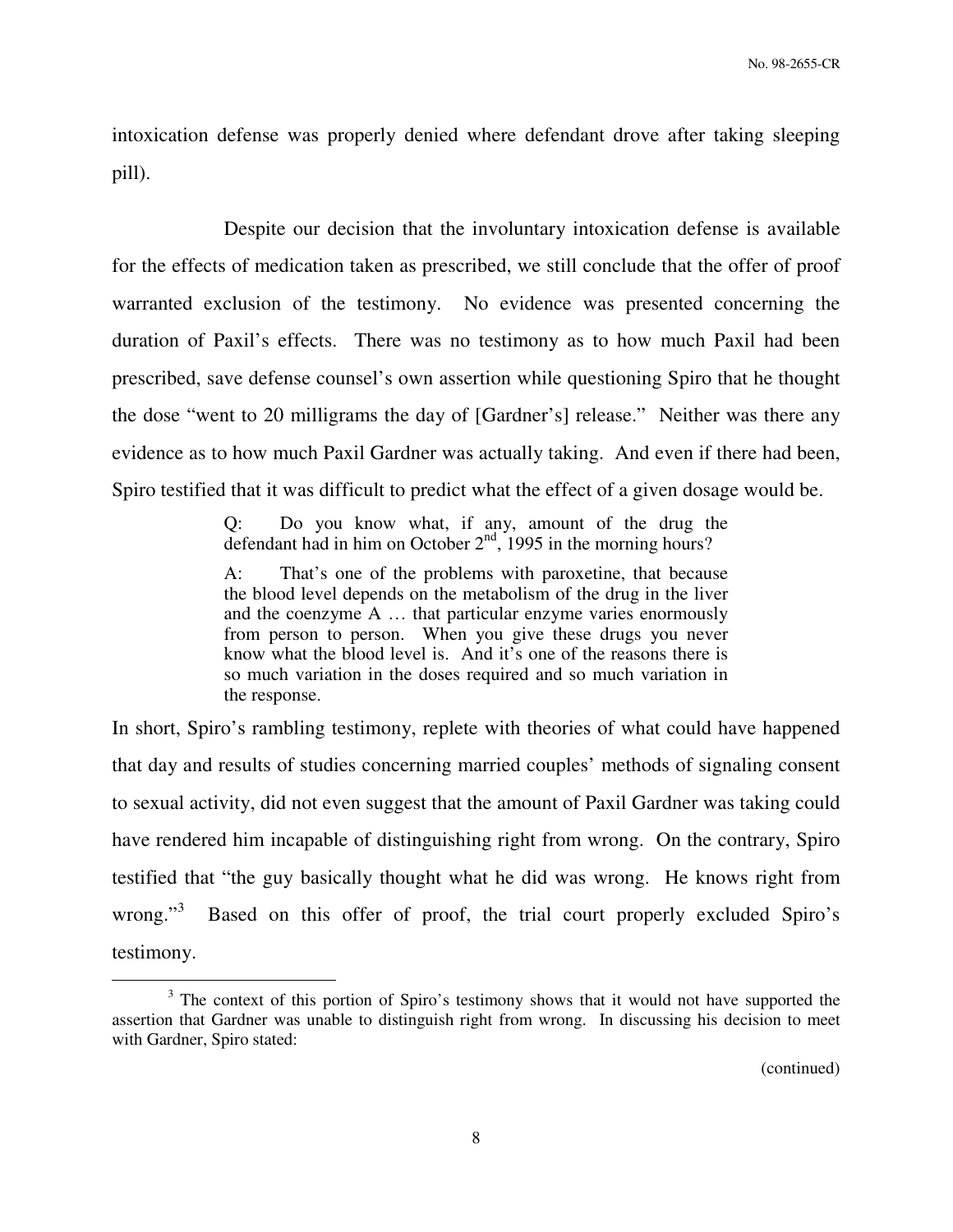Because Gardner failed to present evidence that he was so intoxicated as to be unable to distinguish right from wrong, the court properly denied instructing the jury on the involuntary intoxication defense. Our supreme court examined when a defendant is entitled to a jury instruction on an intoxication defense in *State v. Strege*, 116 Wis.2d 477, 343 N.W.2d 100 (1984). There, Strege had requested an instruction on voluntary intoxication. *See id.* at 481, 343 N.W.2d at 103. The supreme court concluded that "the evidence produced by the defendant did not warrant an instruction on the defense of voluntary intoxication." *Id.* at 486-87, 343 N.W.2d at 105.

> In order to place intoxication in issue in a given case, it will be necessary for the defendant to come forward with some evidence of his impaired condition. This evidence must be more than a mere statement that the defendant was intoxicated. The evidence

> And so on its surface it looked like is this a not guilty by reason of insanity? And frankly, I think I told you on the phone why waste your money on me? Because it was clear to me just from what you told me that the guy basically thought what he did was wrong. He knows right from wrong.

> … And the delusions were not of such force and conviction for me that I could tell you do this on an NGRI. And so I what I think I told you is I am real skeptical about this case.… It's not an NGRI.

Given the close relationship between the "lacked substantial capacity … to appreciate the wrongfulness of … conduct" and the *M'Naghten* right/wrong test, we are confident that Spiro was not saying, and would not have said, that Gardner could not distinguish right from wrong.

Gardner quotes the following passage in an attempt to convince us otherwise.

 $\overline{a}$ 

Q: Now, by mental health history you included within that not only his major depression but also the fact that he was using—was under the influence of Paxil and thus would not be able to adequately assess whether it was right or wrong to enter his house despite [the restraining order]?

A: That's correct. I really was referring to all the technical professional aspects of this case where an expert witness may have a proper case in the courtroom, and not just to the common sense things that you don't need an expert to tell you about.

We read Spiro's answer as addressing the part of the question asking him about the bases for his conclusions, not the part referring to the right/wrong test.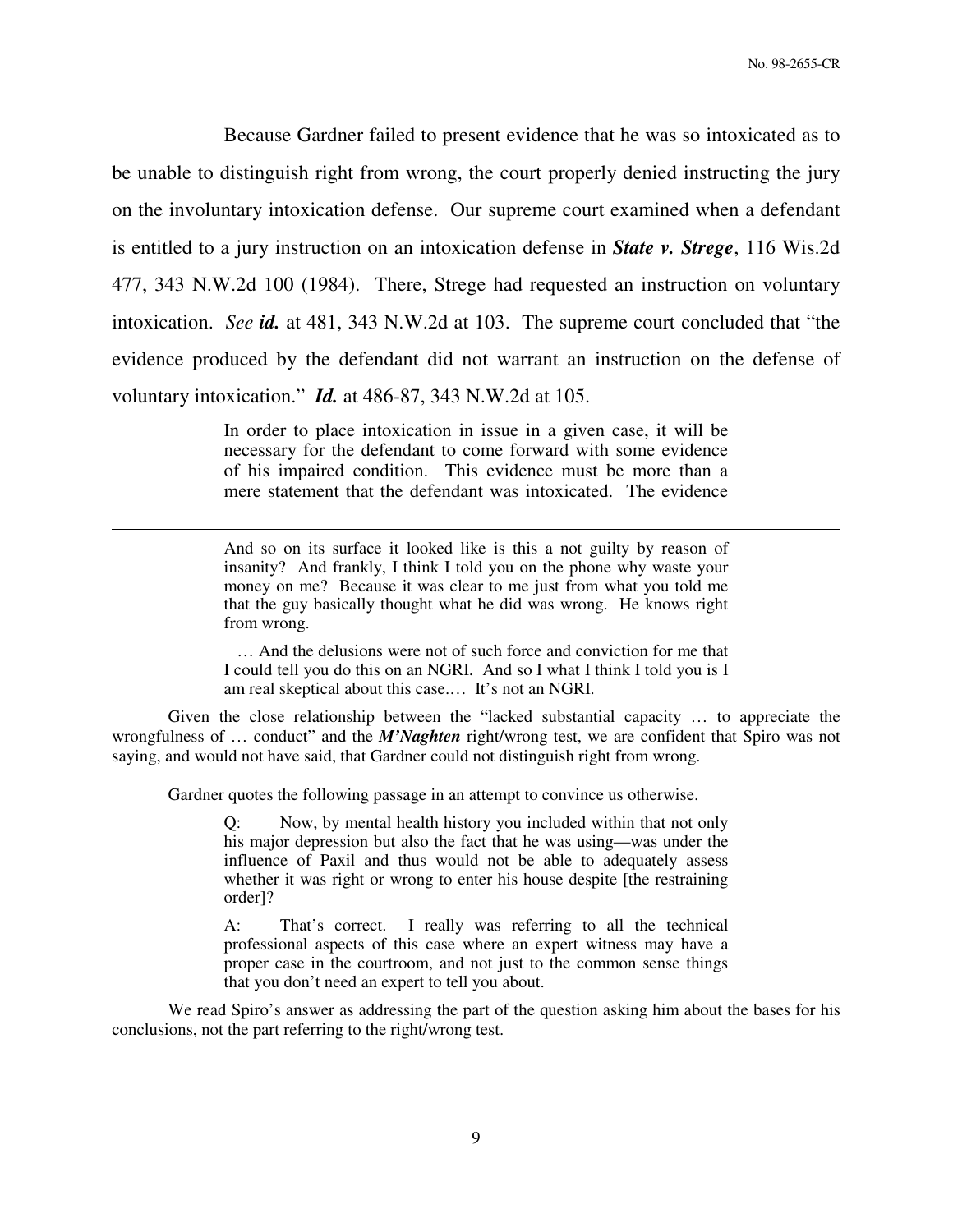must be credible and sufficient to warrant the jury's consideration of the issue as to whether the defendant was intoxicated to the extent it materially affected his or her ability to form the requisite intent.

*Id.* at 485-86, 343 N.W.2d at 105 (quoting *State v. Schulz*, 102 Wis.2d 423, 430, 307 N.W.2d 151, 156 (1981)). Here, Gardner had to produce some evidence that his intoxication had affected his ability to distinguish right from wrong. *Compare* § 939.42(1), STATS. *with* § 939.42(2). He did not do so. The trial court was correct in concluding that "the offer of proof … didn't show that if there was an involuntary intoxication that it was to such an extent that it rendered the defendant incapable of differentiating right and wrong, which is … what the instruction says."

 Because we conclude that Gardner's offer of proof was inadequate to place involuntary intoxication at issue in the case, we decline his invitation to grant a new trial in the interest of justice. The real controversy was fully tried.

### *Nexus Between Weapon and Burglary*

 Gardner next challenges his conviction claiming that "due process of law and fundamental fairness demand" that there be some nexus between the commission of the underlying crime and the fact that the accused was carrying a weapon. The State responds that the nexus issue is controlled by *State v. Norris*, 214 Wis.2d 25, 571 N.W.2d 857 (Ct. App. 1997). We agree.

*Norris* rejected the argument that a nexus between the burglary and the weapon is required under § 943.10(2)(b), STATS., which enhances the burglary penalty when the burglar arms himself or herself while committing a burglary. *See Norris*, 214 Wis.2d at 28-29, 571 N.W.2d at 858-59. Norris based his argument on *State v. Peete*, 185 Wis.2d 4, 517 N.W.2d 149 (1994), which held that "the State must prove that a defendant possessed a weapon to facilitate commission of the predicate offense" in order for the general weapons penalty enhancer, § 939.63(1)(a), STATS., to apply. *Norris*, 214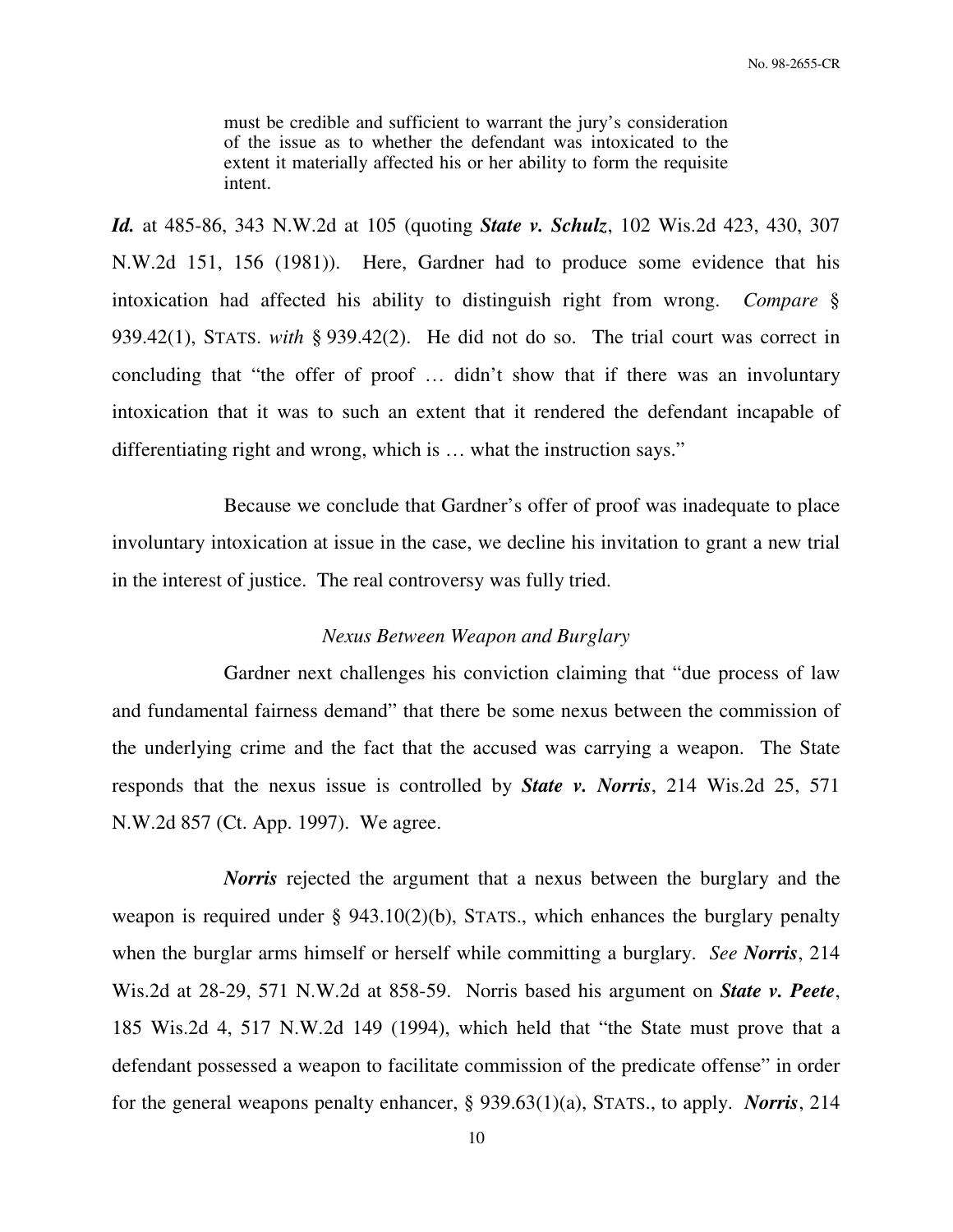Wis.2d at 28, 571 N.W.2d at 858 (citing *Peete*, 185 Wis.2d at 14, 517 N.W.2d at 150). This court explained the difference between the general weapon enhancer in *Peete* and the armed burglary statute, noting that the language in the armed burglary statute is "precise and plainly distinct" from that in the general enhancer. *See Norris*, 214 Wis.2d at 28, 571 N.W.2d at 858. "The statute's language does not suggest a nexus requirement, but rather imposes a separate necessary element of the offense …." *Id.* The court noted that such a construction was rational, as "[i]n a burglary, there is always an increased chance of danger where a person arms himself." *Id.* at 29, 571 N.W.2d at 858.

 Gardner attempts to distinguish *Norris* on two grounds, neither of which we find persuasive. First, Gardner points out that while Norris entered a guilty plea, he took his case to the jury. This difference has no bearing on the presence or absence of a nexus requirement. Second, Gardner argues that the paragraph at issue here, containing the language "while armed," is closer to the "while possessing" language construed in *Peete* than the "arms himself" language in *Norris*. Gardner misunderstands the basis for *Norris*'s departure from *Peete*. The nexus requirement in *Peete* was adopted, at least in part, to prevent the absurd result of applying the weapon enhancer to crimes for which having a weapon makes no difference at all. *See Norris*, 214 Wis.2d at 28-29, 571 N.W.2d at 858 (citing *Peete* example of filling out a fraudulent tax return while possessing a weapon). For armed burglary, the possession of the weapon while burglarizing a home always has something to do with the crime. As noted above, the presence of the weapon "enhances the prospect of danger." *Norris*, 214 Wis.2d at 29, 571 N.W.2d at 858. And in cases such as the present, it magnifies the trauma for the victim. That *Norris* dealt with a different paragraph in the burglary statute is a distinction without a difference. *Norris* controls.

 Gardner further argues that the penalty structure for armed burglary is constitutionally infirm because there is no rational basis for the thirty-year difference in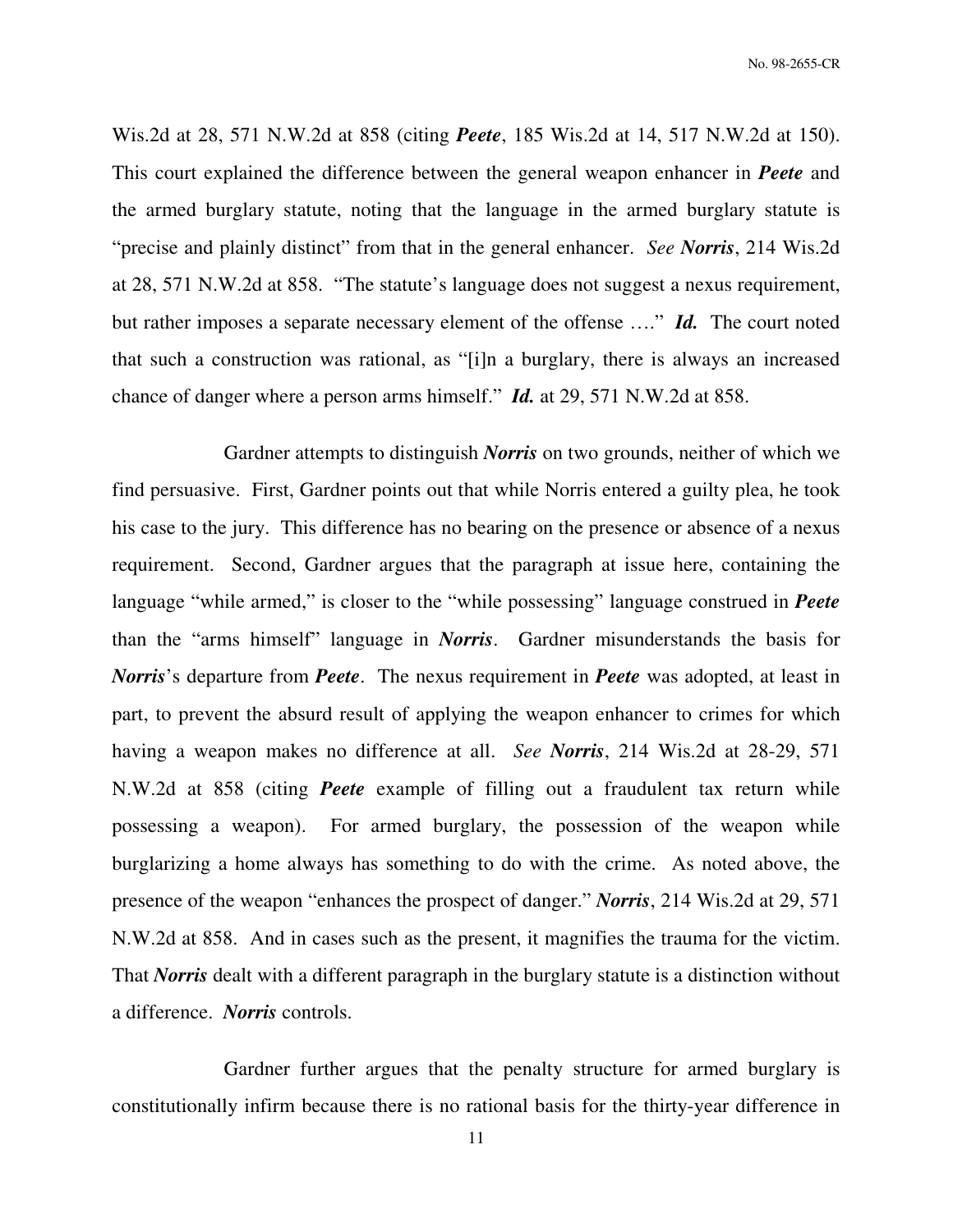potential penalties for armed versus unarmed burglary if there is no "meaningful difference in the acts constituting the crimes." First, the State asserts, and Gardner does not dispute, that this constitutional claim was never raised at trial. Therefore, it is waived. *See State v. Rogers*, 196 Wis.2d 817, 826, 539 N.W.2d 897, 900 (Ct. App. 1995). And second, were we to address Gardner's due process/equal protection challenge we would give it short shrift. There certainly is a rational basis for a distinction between unarmed burglary and armed burglary: one involves a weapon and the other does not. The decision to punish an armed offense more stiffly than an unarmed, even when the arm is present but not used, is well within the legislature's broad power to enact laws to protect the public safety. *See State v. McManus*, 152 Wis.2d 113, 130, 447 N.W.2d 654, 660 (1989). Gardner comes nowhere near clearing the high hurdle presented in challenging a statute's constitutionality. *See State v. LeQue*, 150 Wis.2d 256, 266, 442 N.W.2d 494, 498-99 (Ct. App. 1989).

 Gardner's final nexus argument is that because there was "grave question as to the connection between the knife and the burglary," the court should have given the instruction for the lesser-included offense of unarmed burglary. A defendant is only entitled to an instruction on a lesser-included offense if there are reasonable grounds in the evidence to acquit on the greater charge and convict on the lesser. *See State v. Martin*, 156 Wis.2d 399, 402, 456 N.W.2d 892, 894 (Ct. App. 1990), *aff'd*, 162 Wis.2d 883, 470 N.W.2d 900 (1991). Here, Gardner admitted that he was carrying a ten- to twelve-inch knife when he committed the burglary. Thus, there were no reasonable grounds to acquit Gardner of armed burglary and convict him of burglary. The court correctly refused to give the lesser-included instruction.

#### *Reasonableness of Sentence*

 Finally, Gardner claims that his sentence "should be substantially reduced, since no weapon was involved in the burglary in any way and because Gardner, a forty